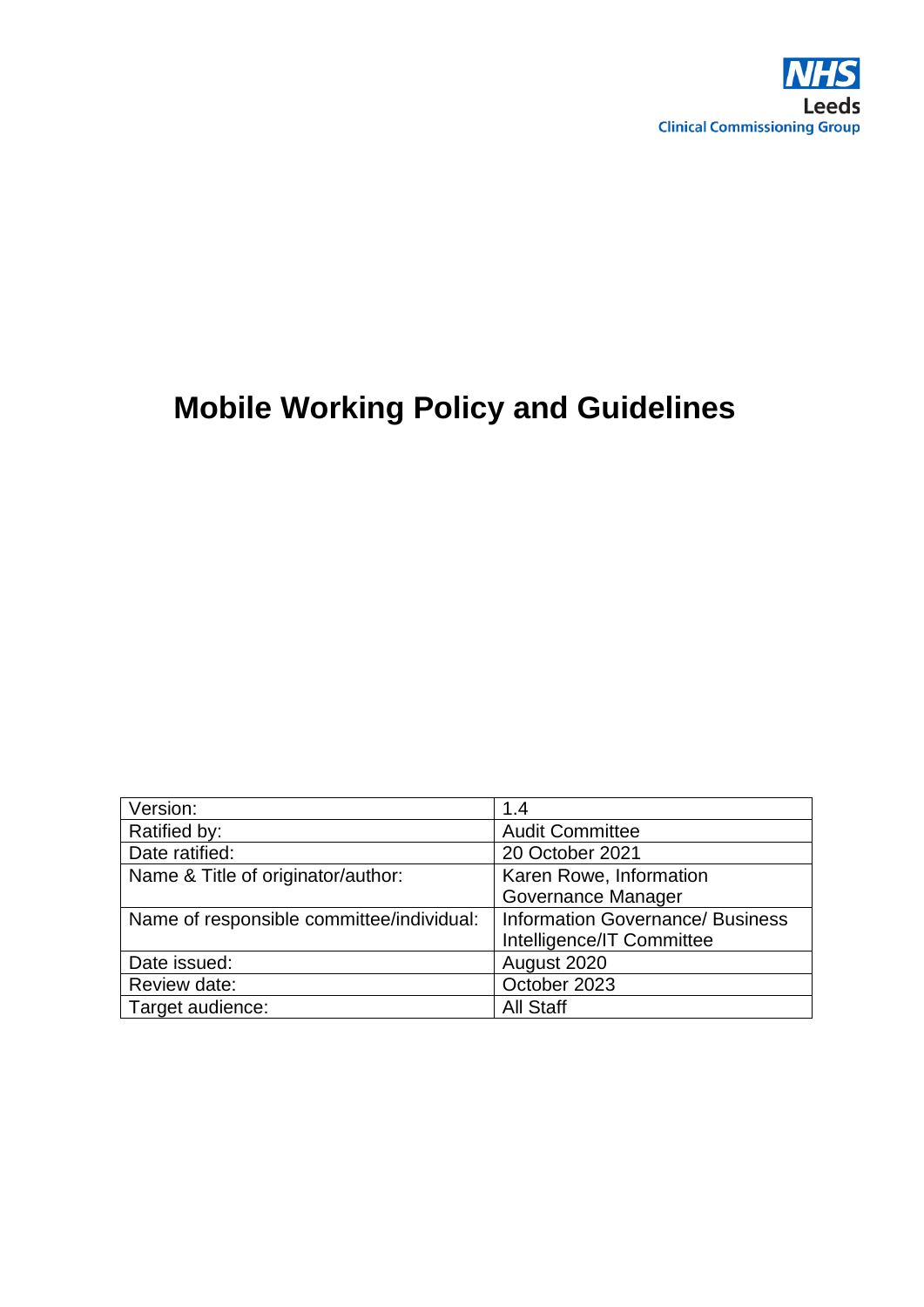# **Executive Summary**

This policy aims to set out an appropriate and safe way to work remotely, out of the office, from home or other designated workplace. The controls detailed ensure that personal and special categories of data are protected when working outside WIRA house. As the CCG becomes a more agile organisation and information can be protected by technological and procedural means, this enables our people to work in all manner of places to ensure a work/life balance but also to strengthen business and service continuity.

#### <span id="page-1-0"></span>**Equality Impact Assessment**

This policy applies to all employees, Governing Body members and members of NHS Leeds Clinical Commissioning Group irrespective of age, race, colour, religion, disability, nationality, ethnic origin, gender, sexual orientation or marital status, domestic circumstances, social and employment status, HIV status, gender reassignment, political affiliation or trade union membership.

A full Equality Impact Assessment is not considered to be necessary as this policy will not have a detrimental impact on a particular group.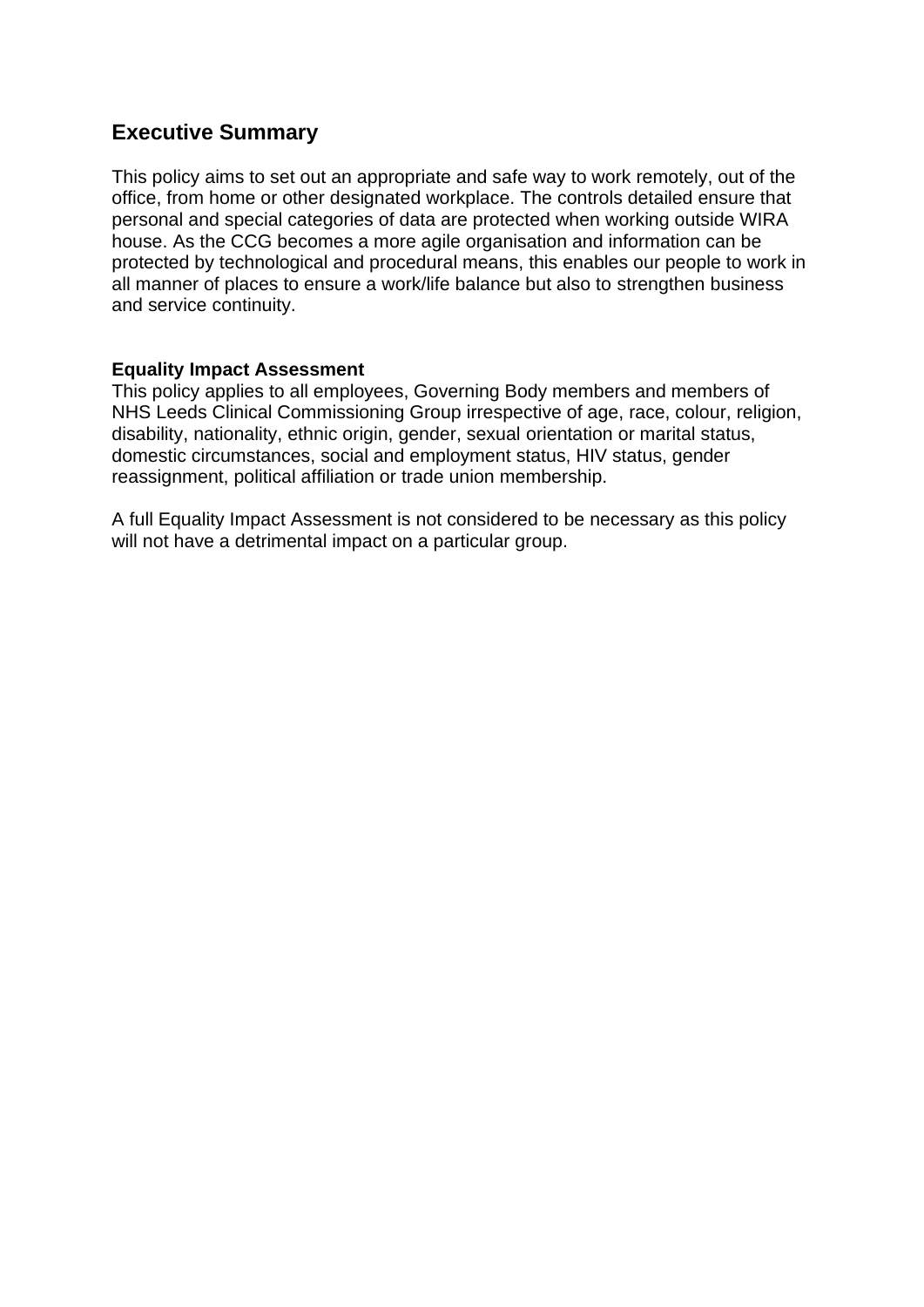| <b>Table of Contents</b> |      |  |  |  |  |
|--------------------------|------|--|--|--|--|
| 1                        |      |  |  |  |  |
| 2                        |      |  |  |  |  |
| 3                        |      |  |  |  |  |
| 4                        |      |  |  |  |  |
|                          | 4.1  |  |  |  |  |
|                          | 4.2  |  |  |  |  |
|                          | 4.3  |  |  |  |  |
| 5                        |      |  |  |  |  |
|                          | 5.1  |  |  |  |  |
|                          | 5.2  |  |  |  |  |
|                          | 5.3  |  |  |  |  |
|                          | 5.4  |  |  |  |  |
|                          | 5.5  |  |  |  |  |
|                          | 5.6  |  |  |  |  |
|                          | 5.7  |  |  |  |  |
|                          | 5.8  |  |  |  |  |
|                          | 5.9  |  |  |  |  |
|                          | 5.10 |  |  |  |  |
| 6                        |      |  |  |  |  |
| 7                        |      |  |  |  |  |
| 8                        |      |  |  |  |  |
| 9                        |      |  |  |  |  |
|                          |      |  |  |  |  |
|                          |      |  |  |  |  |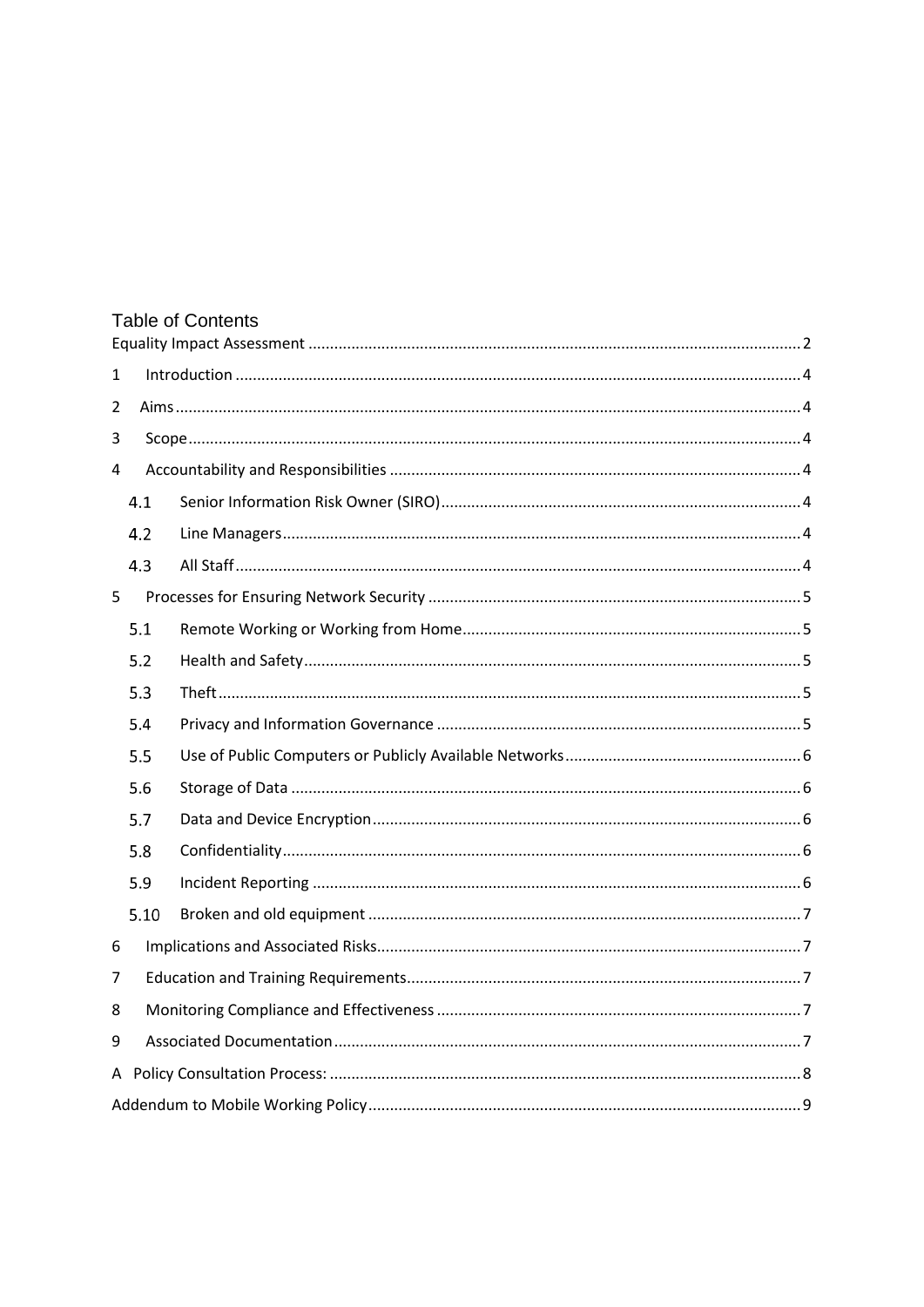## <span id="page-3-0"></span>**1 Introduction**

Employees may be required to work at a location other than their official base for the purposes of efficiency, effectiveness and business continuity. This policy sets out the security considerations to apply when working at locations other than the assigned workplace

#### <span id="page-3-1"></span>**2 Aims**

The aim of this policy is to enable the CCG to protect information assets and detail actions for employees in the management of CCG equipment and information when working away from assigned workplace.

# <span id="page-3-2"></span>**3 Scope**

This policy applies to all CCG staff including staff on temporary or honorary contracts, seconded staff, volunteers, pool staff, Governing Body members, students and others undertaking work on behalf of the CCG.

# <span id="page-3-3"></span>**4 Accountability and Responsibilities**

# <span id="page-3-4"></span>**Senior Information Risk Owner (SIRO)**

The SIRO has organisational responsibility for all aspects of risks associated with information governance, including those relating to confidentiality and data protection.

#### <span id="page-3-5"></span>**Line Managers**

Line managers are responsible for:

- reviewing where business need has identified that staff need to work flexibly either across sites and/or at home.
- determining with staff how such provisions are to be delivered in accordance with this and associated policies.

#### <span id="page-3-6"></span>**All Staff**

All staff are responsible for maintaining the confidentiality of all personal and corporate information gained during their employment including whilst working remotely.

All staff must follow and comply with this policy and all associated policies to ensure that remote access and all related considerations regarding work environment and role have been determined.

The accountability and responsibilities are set out in more detail in the Information Governance Policy and Management Framework which must be read in conjunction with this policy.

All staff must complete their Data Security Awareness training on an annual basis.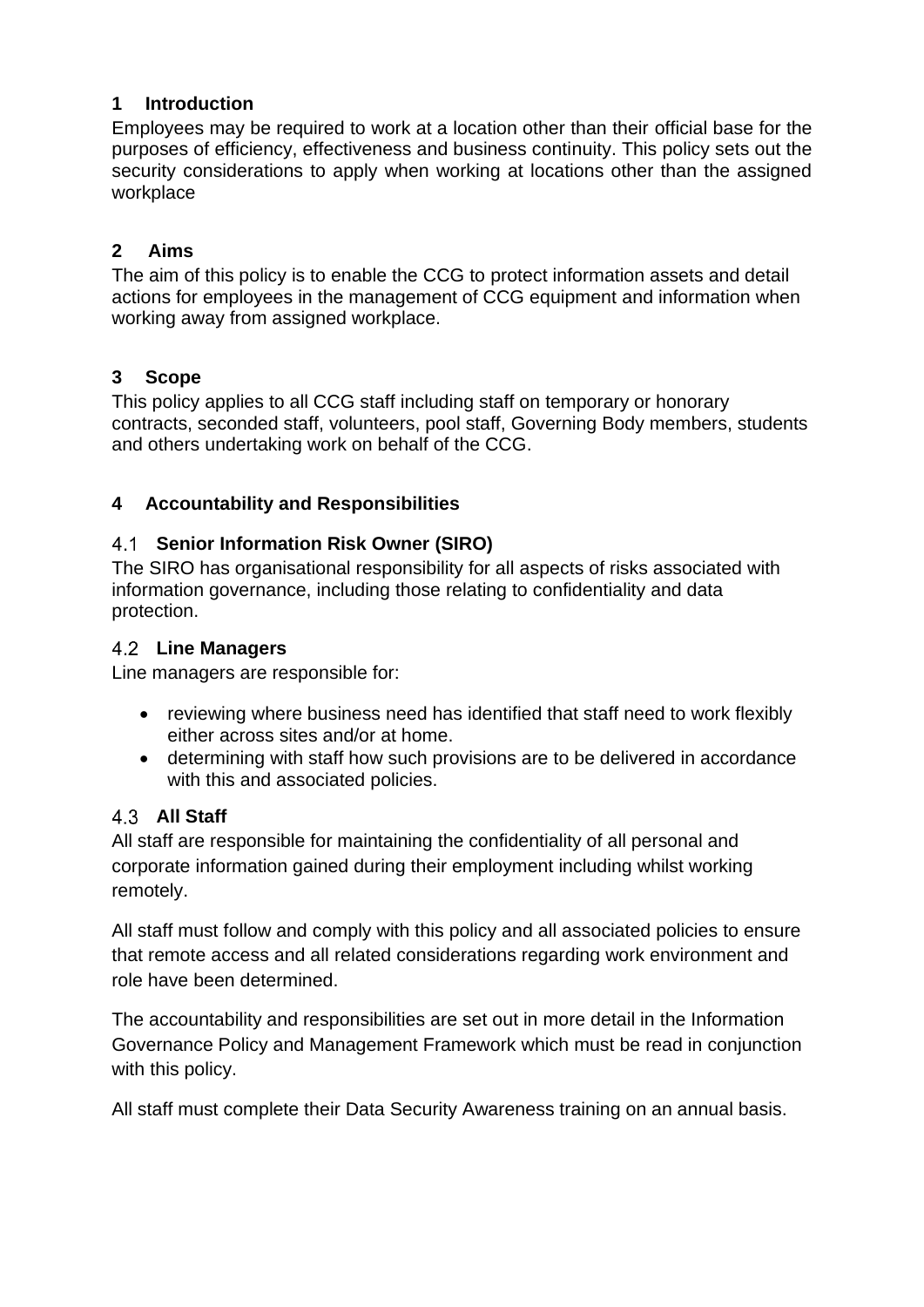# <span id="page-4-0"></span>**5 Processes for Ensuring Network Security**

# <span id="page-4-1"></span>**5.1 Remote Working or Working from Home**

Working remotely must be authorised by line management and comply with Information Governance policies. Remote access requests should be directed to [Leedsccg.gpit@nhs.net](mailto:Leedsccg.gpit@nhs.net)

# <span id="page-4-2"></span>**Health and Safety**

In principle the same considerations should be given to the remote working environment as to the working in the normal office environment. You should ensure your immediate working environment is free of trip hazards, electrical connections working environment, and take steps where appropriate.

# <span id="page-4-3"></span>**Theft**

A laptop or other mobile device is a prime target for theft, as they are small, expensive, and generally easy to dispose of.

- You should never leave devices unattended.
- You should never allow anyone else to use your laptop at home, or elsewhere.
- You should never leave devices on view in a motor vehicle. Ideally always take equipment with you, however if you have no choice but leave equipment in a vehicle ensure it is locked in the boot and not visible
- You should never store personally identifiable or corporately identifiable paperwork in your laptop bag.

All equipment must be returned in a similar condition at the point that the employee, agency worker or contractor ceases their role with the CCG

# <span id="page-4-4"></span>**Privacy and Information Governance**

The rules applying to information governance in the workplace similarly apply to remote and mobile working using IT equipment. Staff should take all steps that are necessary to ensure that information is not disclosed.

In particular, ensure that no unauthorised personnel can overlook you and your equipment when using any system in a public place. CCTV is also prevalent in today's world, particularly in the UK, so it is advisable to be aware of any cameras overlooking your point of work that might be able to see information on your screen or overhear any confidential conversations. Privacy screens should be used where possible; these screens fit over the laptop's monitor and reduce the viewing angle of the screen so that it is only visible when looked at squarely to the screen.

The risks associated with a breach of the information governance rules are:

- Accidental breach of patient confidentiality
- Disclosure of other personal or special category data or other OFFICIAL data to unauthorised individuals
- Loss or damage to critical business data,
- Damage to the organisation's infrastructure and services through spread of malicious code such as viruses
- The creation of a hacking opportunity through an unauthorised internet access point
- Misuse of data through uncontrolled use of removable media such as memory sticks and other media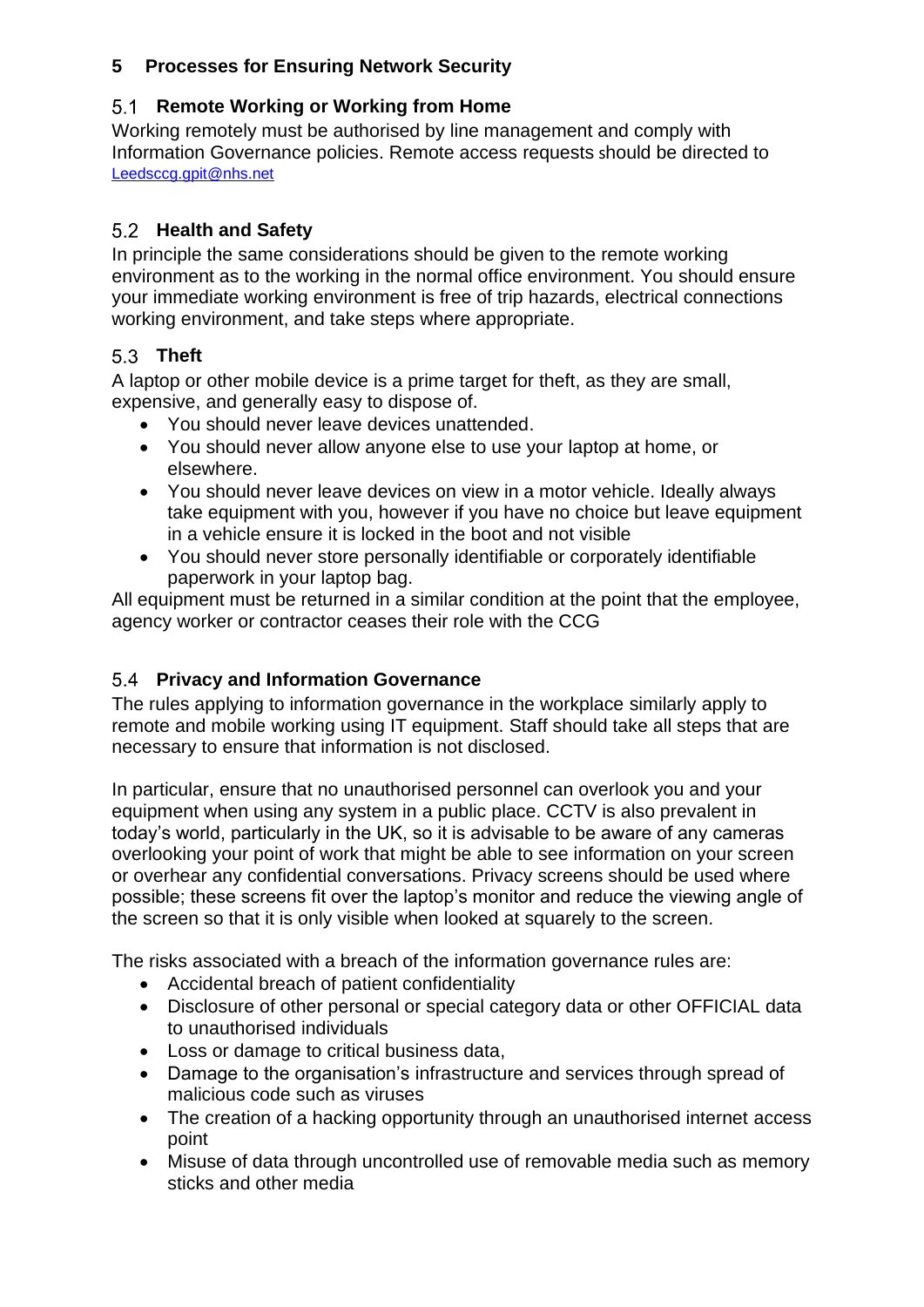- Loss or damage to CCG equipment
- Other operational or reputational damage

# <span id="page-5-0"></span>**Use of Public Computers or Publicly Available Networks**

You must not use publically available equipment to access CCG information including email, such as a café computer, or hotel PC.

If you are using a public, secured network from your own device, ensure it requires you to register. If it is unsecured, do NOT use it, as any data passing between your PC and the network can be captured.

#### <span id="page-5-1"></span>**Storage of Data**

- You should never store any data on a non-CCG supplied device.
- Do not store data on unencrypted CD, USB or removable media device.
- If data is stored on an encrypted device, ensure that it is deleted as soon as it is no longer required.

# <span id="page-5-2"></span>**Data and Device Encryption**

All mobile devices MUST be equipped with encryption software. Laptops supplied by the CCG will have this pre-installed. Other devices, such as Smartphones should also be encrypted. Any device supplied by the IT department will already be encrypted, however devices ordered directly from the manufacturer or distributor may not. If you are in any doubt, please contact the IT Service Desk. As a guide an encrypted device will require a password at power-on, whereas an unencrypted one will not.

#### <span id="page-5-3"></span>**Confidentiality**

Staff should be aware that the greatest risk to security is posed by those within the network, and not by outsiders. Therefore, all staff should be especially aware of the CCG's Information Security, and Email policies. Staff should also ensure that they are meeting the requirements of the UKGDPR and the Data Protection Act 2018, and at all times behave in accordance with UK law.

Staff working on CCG or associated organisations material/work must at all times take extreme care to ensure that confidentiality is maintained and follow appropriate CCG policies. Sensitive and confidential material must not be taken out of the conventional workplace without prior approval by a member of staff's line manager

# <span id="page-5-4"></span>**Incident Reporting**

Any incident which has or you believe may have compromised the integrity of the CCG information systems through remote working should be reported as soon as possible and always within 24 hours of being identified through the existing incident management process. This would include, but is not limited to:-

- Loss or theft of any supplied equipment
- Accidental loss or disclosure of information such as login names, passwords or PIN numbers that could cause the CCG information systems to be compromised.
- Loss or disclosure of any other confidential information.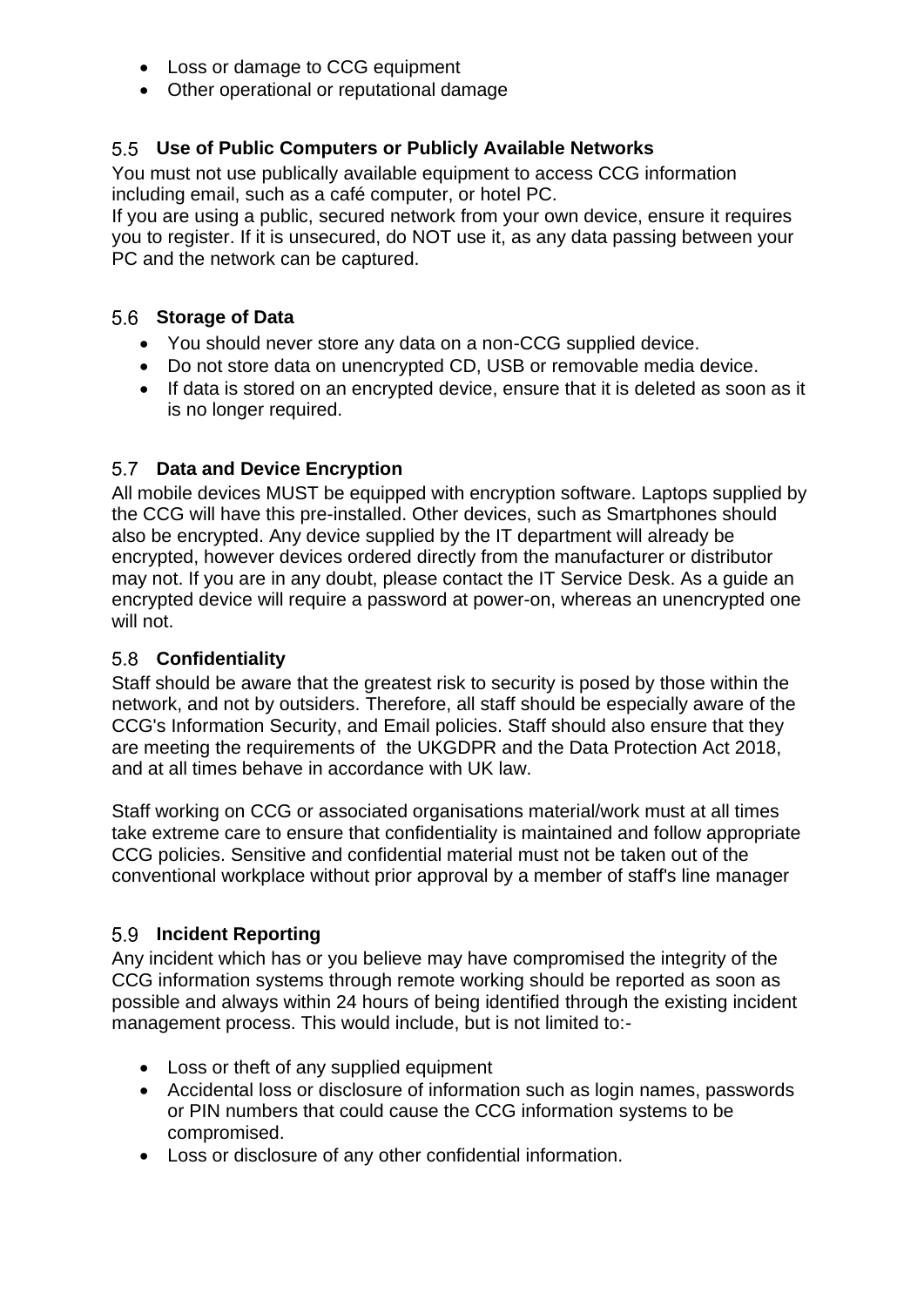- Loss or theft of equipment should be reported to the Informatics IT department immediately. This will ensure that steps can be taken to prevent the equipment being used on the CCG network, and in some cases allow the equipment to be disabled remotely.
- Loss or compromise of any confidential information documented on paper

# <span id="page-6-0"></span>**Broken and old equipment**

Broken and old equipment, including mobile phones, should always be returned to the CCG to be disposed of securely

# <span id="page-6-1"></span>**6 Implications and Associated Risks**

All associated risks resulting from the implementation of the Policy should be assessed and where necessary recorded on the appropriate risk register.

# <span id="page-6-2"></span>**7 Education and Training Requirements**

Data Security and Awareness training must be completed on an annual basis for all staff and must be completed for new employees within one week of commencement of employment.

#### <span id="page-6-3"></span>**8 Monitoring Compliance and Effectiveness**

Compliance with this policy will be monitored through the incident reporting system and through standard IT investigations. Staff found to be in breach may be subject to disciplinary actions.

Reporting of breaches of the policy will be recorded and discussed in Information Governance / Business Intelligence and IT Committee meetings. Additional training will be provided for anyone found to be in accidental breach.

<span id="page-6-4"></span>The Audit Committee is responsible for monitoring compliance against this policy.

#### **9 Associated Documentation**

This policy should be used in conjunction with the following policies:

- Confidentiality and Data Protection Policy
- Information Security Policy
- Network Security Policy
- Email policy
- Internet and Social Media policy
- Confidentiality: Code of Conduct
- Acceptable Use policy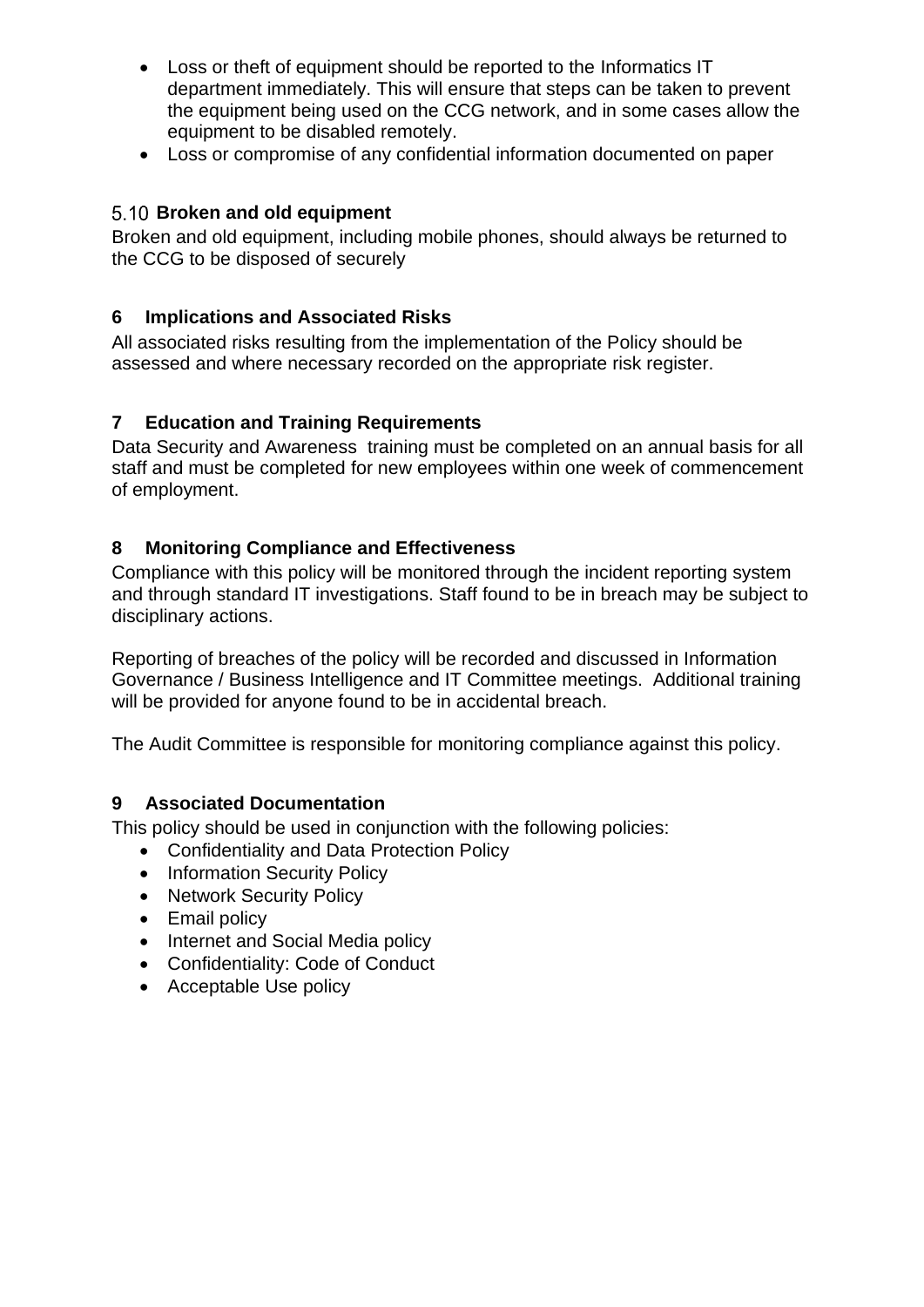# **Appendices**

# <span id="page-7-0"></span>**A Policy Consultation Process:**

| Title of document                                        | <b>Mobile Working Policy</b><br>and Guidelines                                                         |
|----------------------------------------------------------|--------------------------------------------------------------------------------------------------------|
| Author                                                   | <b>Karen Rowe</b>                                                                                      |
| New / Revised document                                   | Revised                                                                                                |
| List of persons involved in the consultation<br>process: | Abi Dakin<br><b>Karen Rowe</b><br><b>Steve Creighton</b><br>Louise Whitworth<br><b>Cheryl Mitchell</b> |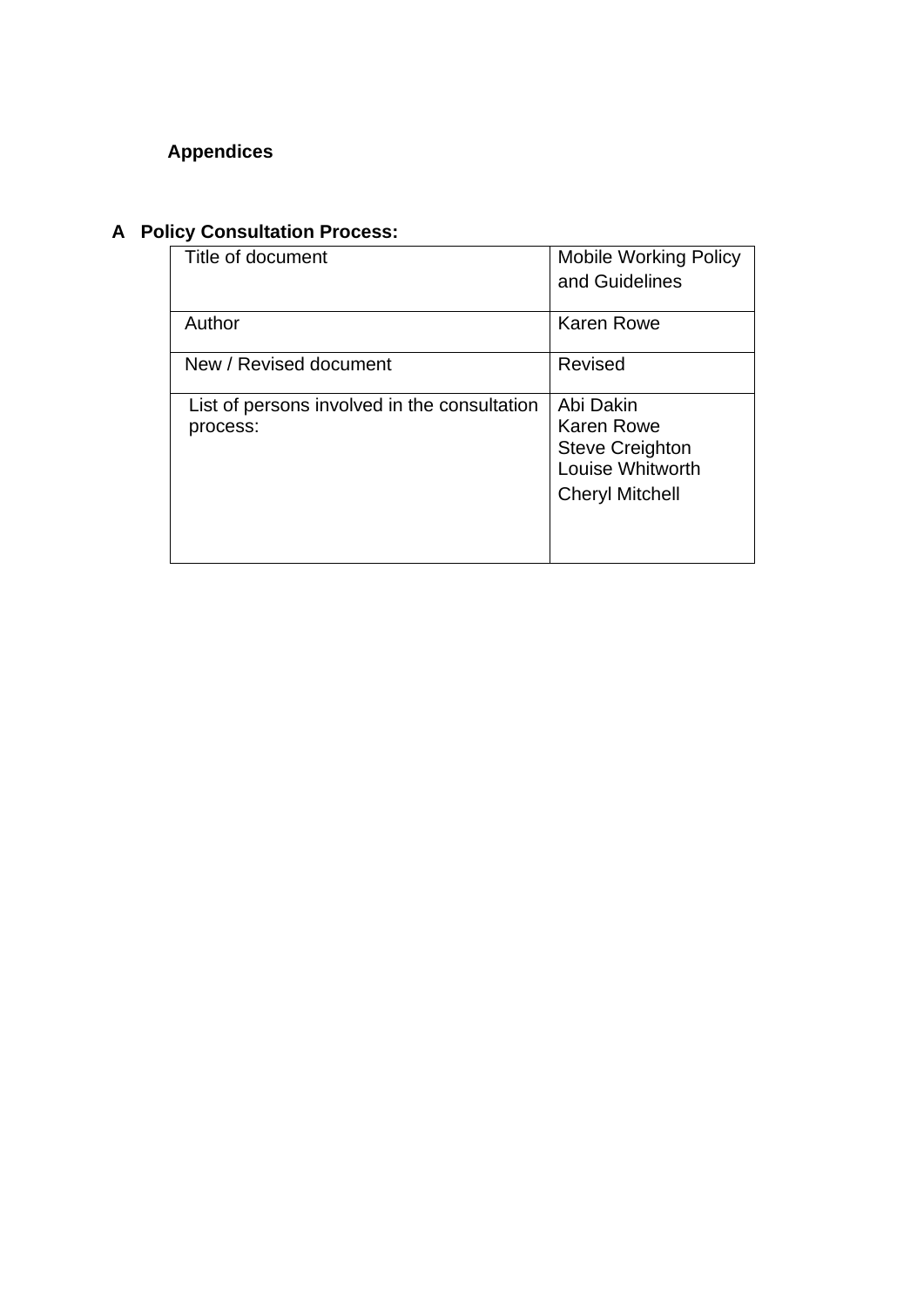#### <span id="page-8-0"></span>**Introduction**

In certain circumstances it will be necessary for staff to work from home, possibly for long periods of time. This addendum sets out the security levels required to maintain the confidentiality and security of data outside of the office environment. There are more risks to information and equipment associated with remote working than being in the office. Even in special circumstances you must follow UK Data Protection Legislation whilst working remotely.

#### **Your Responsibilities**

You are responsible for the security of your equipment and information when you are working from home, you need to adhere to the below:

- When taking information or equipment home with you, or returning it, make sure it is kept out of sight at all times, for example in a bag that can be secured by a zip or button fastening. If traveling in a car bags should be stored out of sight. If traveling on public transport ensure you keep any equipment and/or records on your person at all times.
- Only use approved equipment the laptops issued by the CCG
- Work equipment should be set up in an area where you have some privacy to handle calls and emails that may involve the processing and/or handling of a patient's health information.
- Make sure that any patient information is not viewed or overheard by anyone else in your home. You can do this by ensuring that other members of the household are not able to access your work equipment when in use. Always lock your screen when you are away from your laptop.
- **EXECT** If making notes please use your laptop to do this where possible rather than a paper notepad.
- Place all work documents and/ or paper records out of sight when not in use, where possible in a secure lockable bag or storage unit. If you have any paper documents or notes these should be stored separately to your laptop.
- Where you have created any new information in paper ensure when possible it is transferred to the appropriate electronic system and any paper copies are disposed of in confidential waste bins in the office at the earliest opportunity. Do not dispose of any personal data at home.

#### **Communication tools**

.

Where it is not possible to meet with colleagues or patients, alternative methods of communication are required. Wherever possible Microsoft Teams should be used, however it is recognised that this may not be accessible to all. It has therefore been agreed that other methods such as WhatsApp may be used.